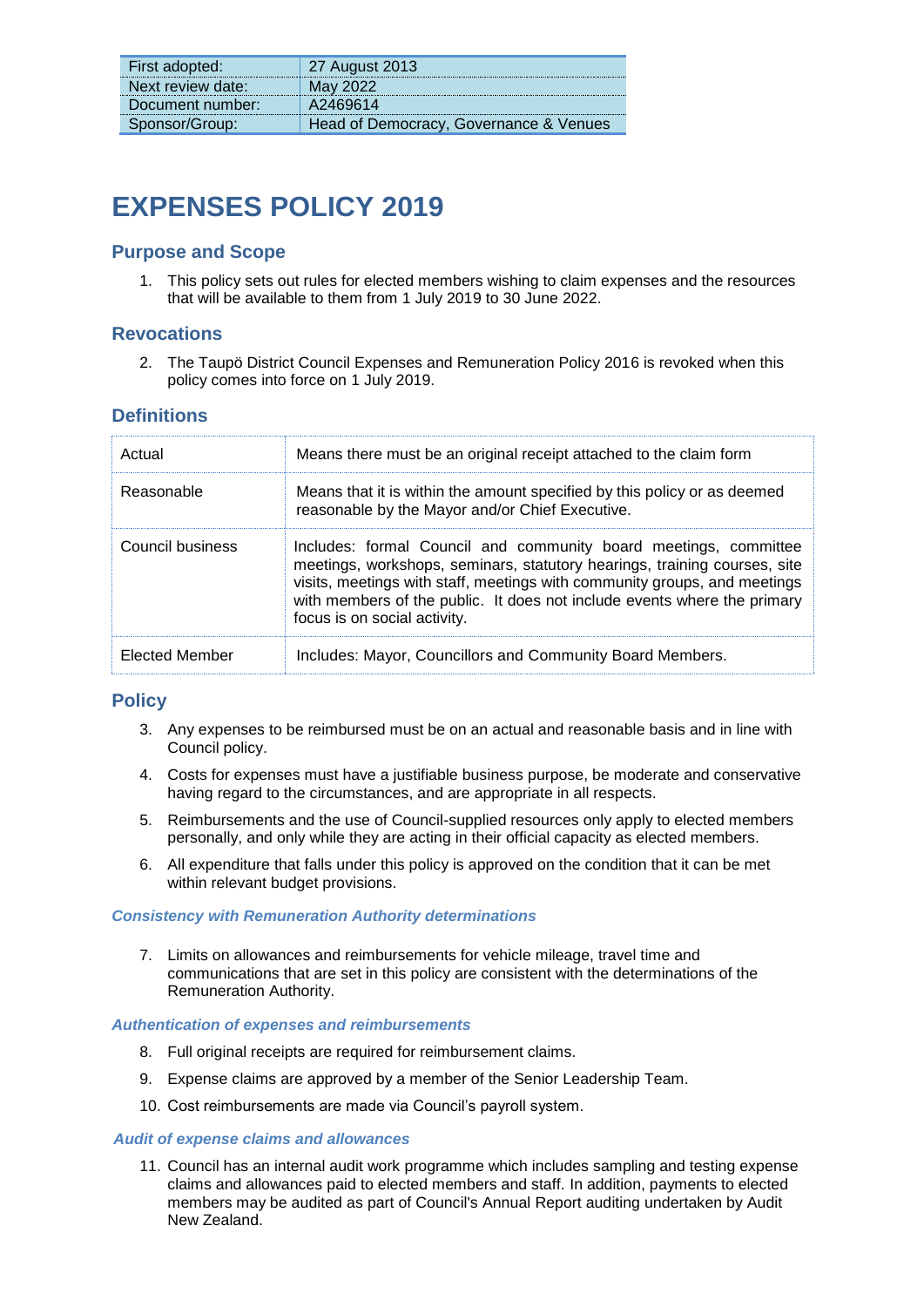### *Publication of expense information*

12. Council provides transparency and accountability to ratepayers by publishing all expenses for elected members on Council's website.

#### *Accommodation in exceptional circumstances for Council related meetings*

13. Council staff may arrange overnight accommodation for elected members when travel or business requirements make it unreasonable for an elected member to return on the same day, [for example, if it would be unreasonable for an elected member to travel to their home after a late meeting].

#### *Related documents*

- 14. In using this policy, Council will act in accordance with the:
	- Code of Conduct
	- Sensitive Expenditure Policy
	- Guidelines for use of Council Vehicles for Elected Members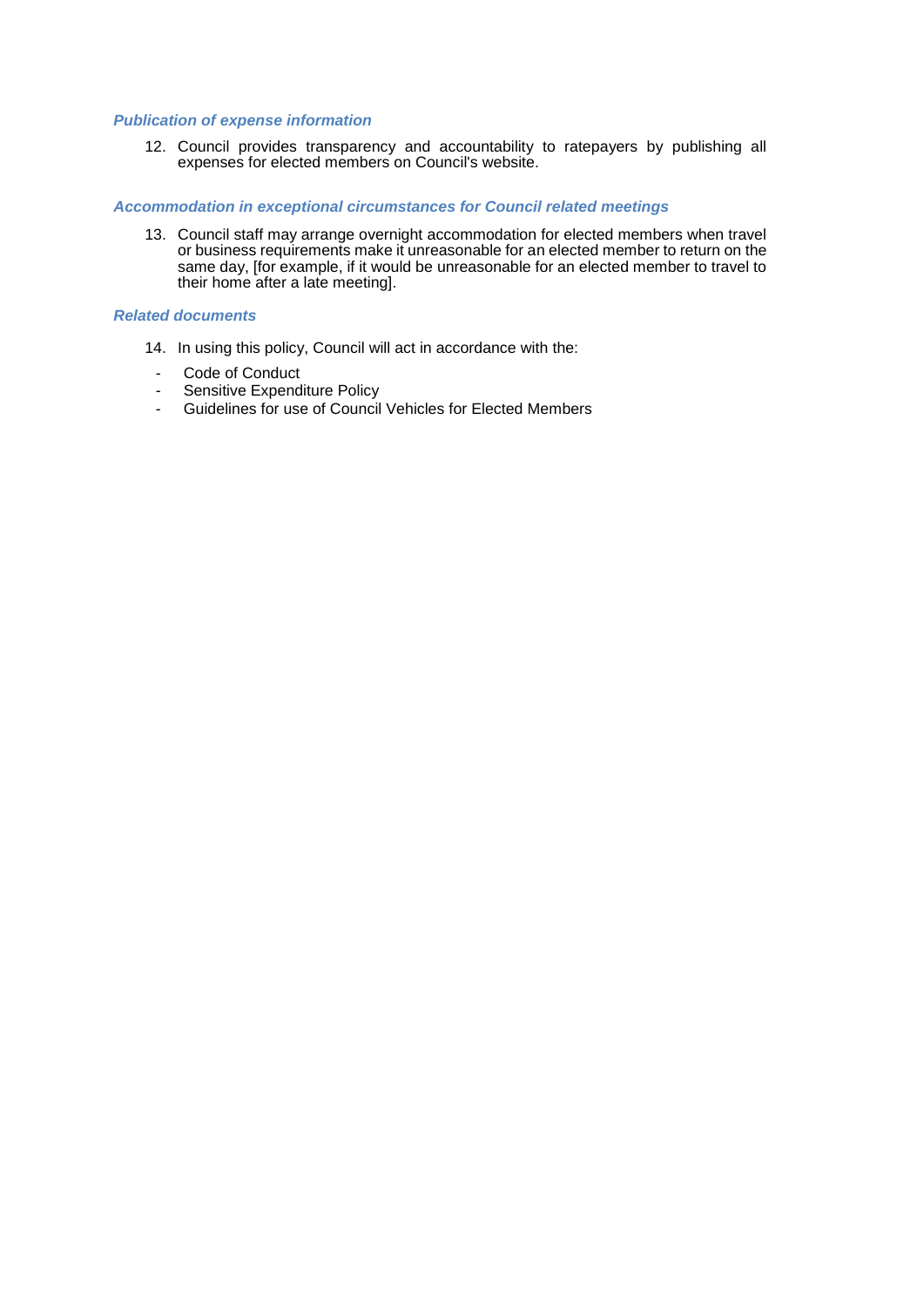| First adopted:    | 27 August 2013                         |
|-------------------|----------------------------------------|
| Next review date: |                                        |
| Document number:  | A2469614                               |
| Sponsor/Group:    | Head of Democracy, Governance & Venues |



| Expenses        | Policy                                                                                                                                             | Allowances and reimbursements                                                                                                                                                                                                                                                                     |
|-----------------|----------------------------------------------------------------------------------------------------------------------------------------------------|---------------------------------------------------------------------------------------------------------------------------------------------------------------------------------------------------------------------------------------------------------------------------------------------------|
| Mayoral Vehicle | Council will provide the Mayor with a vehicle that will also be available for his/her private<br>use. The Mayor may not claim for vehicle mileage. | Council will deduct a vehicle allowance from the<br>Mayor's salary at a rate determined by the<br>Remuneration Authority.                                                                                                                                                                         |
| Vehicle Mileage | Vehicle mileage will be paid for travel on Council or Community Board business [required<br>to attend i.e. not voluntary attendance].              | Mileage will be paid up to the maximum rate per<br>kilometre as set out in the current Remuneration<br>Authority Determination.                                                                                                                                                                   |
|                 | Mileage will be paid to eligible members on receipt of a completed and signed claim form<br>and approved by a member of the Democracy team.        | Reimbursement will be paid if the elected member<br>is not provided with a vehicle by Council, travel is<br>in a private vehicle and travel is by the most direct<br>route.                                                                                                                       |
|                 |                                                                                                                                                    | Elected members who decide to travel significant<br>distances by road instead of by air will receive<br>costs reimbursed at the level of the cheapest<br>available flight, rather that the kilometre<br>reimbursement. Reimbursement for travel time<br>will not be applicable in this situation. |
|                 |                                                                                                                                                    |                                                                                                                                                                                                                                                                                                   |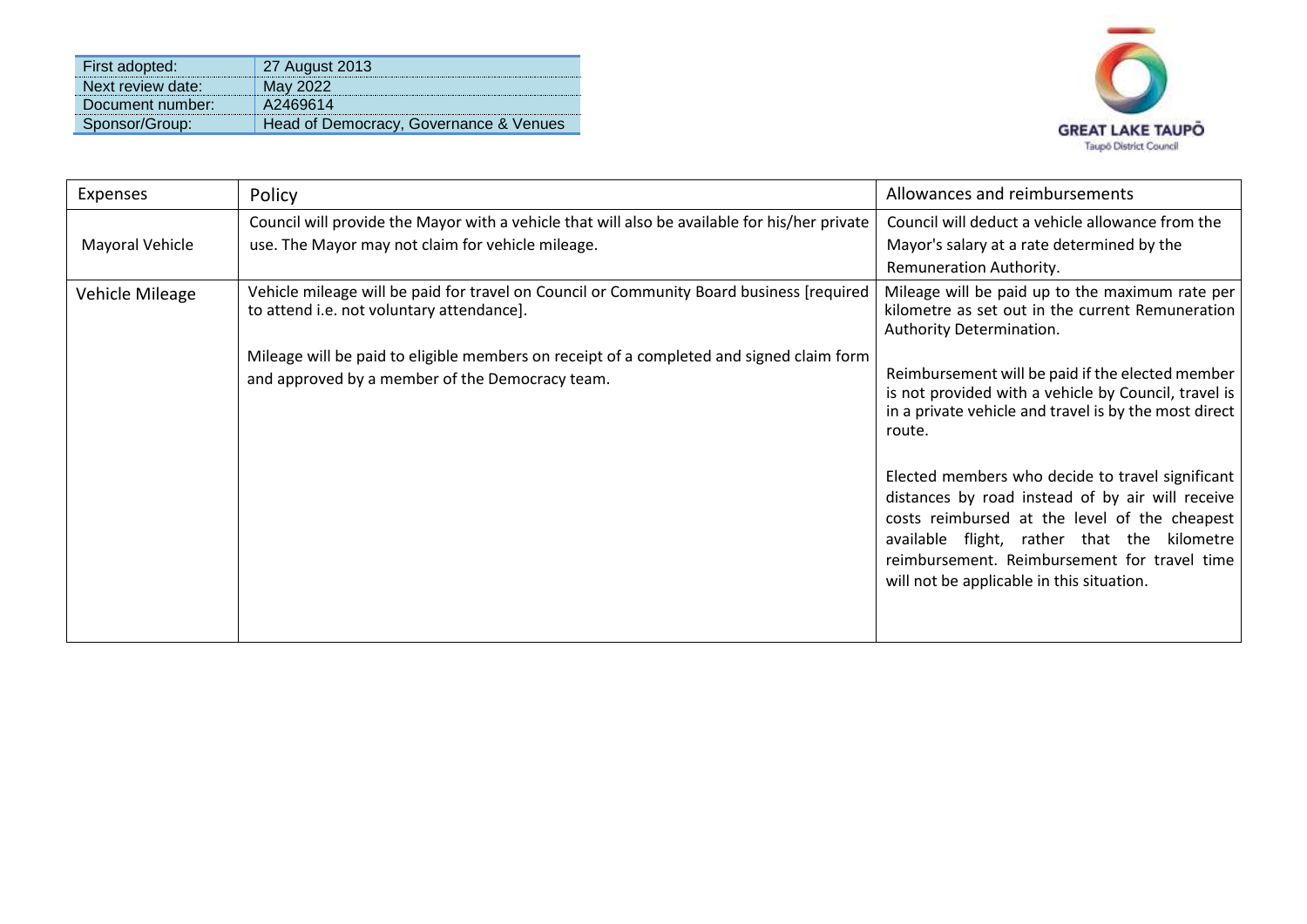| A member is eligible for the travel time allowance when they are travelling:<br><b>Travel Time</b><br>a) On local authority business<br>By the quickest form of transport that is reasonable in the circumstances<br>b)<br>By the most direct route that is reasonable in the circumstances<br>This policy has a minimum threshold of one hour of time travelled and a maximum of 8<br>hours in a 24-hour period.<br>If a member of a local authority resides outside the local authority area and travels to the<br>local authority area on local authority business, the member is only eligible for a travel<br>time allowance in respect of eligible travel time-<br>(a) after the member crosses the boundary of the local authority area; and<br>(b) after the first hour of eligible travel within the local authority area.<br>Travel time will be paid on a pro-rata basis for travel over the minimum threshold of one<br>hour. For travel up to half an hour, the rate paid will be half the rate set by the<br>Remuneration Authority with payment of the full rate thereafter.<br>Travel time will not be paid for international travel or when members opt to travel<br>significant distances by road rather than by air.<br>Travel time will be paid to eligible members on receipt of a completed and signed claim<br>form and approved by a member of the Democracy team. | Travel time will be paid up to the maximum rate as<br>set out in the current Remuneration Authority<br>Determination. |
|--------------------------------------------------------------------------------------------------------------------------------------------------------------------------------------------------------------------------------------------------------------------------------------------------------------------------------------------------------------------------------------------------------------------------------------------------------------------------------------------------------------------------------------------------------------------------------------------------------------------------------------------------------------------------------------------------------------------------------------------------------------------------------------------------------------------------------------------------------------------------------------------------------------------------------------------------------------------------------------------------------------------------------------------------------------------------------------------------------------------------------------------------------------------------------------------------------------------------------------------------------------------------------------------------------------------------------------------------------------------------------------------|-----------------------------------------------------------------------------------------------------------------------|
|--------------------------------------------------------------------------------------------------------------------------------------------------------------------------------------------------------------------------------------------------------------------------------------------------------------------------------------------------------------------------------------------------------------------------------------------------------------------------------------------------------------------------------------------------------------------------------------------------------------------------------------------------------------------------------------------------------------------------------------------------------------------------------------------------------------------------------------------------------------------------------------------------------------------------------------------------------------------------------------------------------------------------------------------------------------------------------------------------------------------------------------------------------------------------------------------------------------------------------------------------------------------------------------------------------------------------------------------------------------------------------------------|-----------------------------------------------------------------------------------------------------------------------|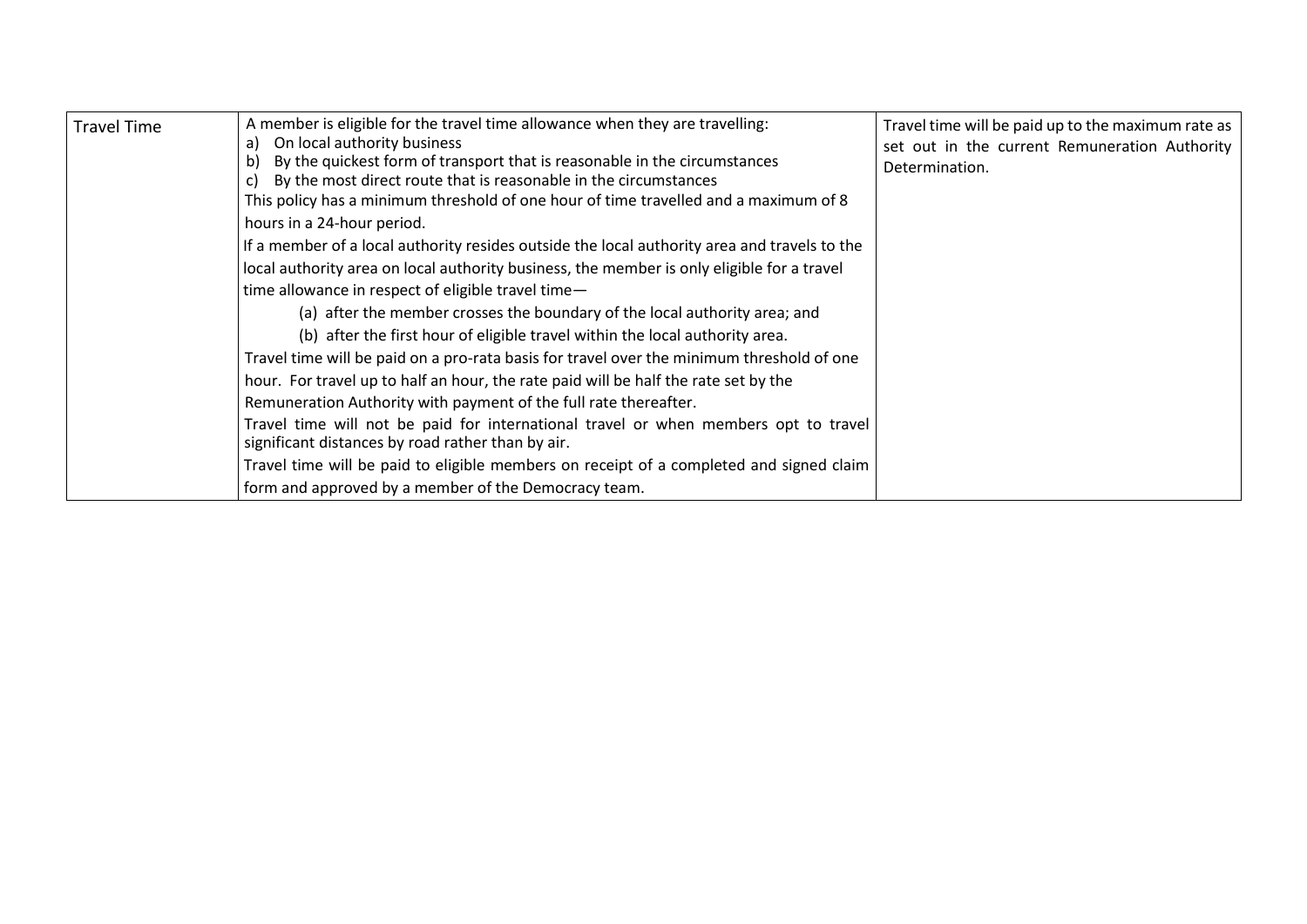| First adopted:    | 27 August 2013                         |
|-------------------|----------------------------------------|
| Next review date: | May 2022                               |
| Document number:  | A2469614                               |
| Sponsor/Group:    | Head of Democracy, Governance & Venues |



| Expense                    | Policy                                                                                                                                                                                                                                                                                                                                             | Allowances and reimbursements                                                                                                                                                                                   |
|----------------------------|----------------------------------------------------------------------------------------------------------------------------------------------------------------------------------------------------------------------------------------------------------------------------------------------------------------------------------------------------|-----------------------------------------------------------------------------------------------------------------------------------------------------------------------------------------------------------------|
| Mayor and<br>Councillors   | The prior/or retrospective approval of Council is required for travel within both New<br>Zealand<br>Council<br>business,<br>including<br>and<br>attendance<br>overseas<br>on<br>- at<br>conferences/courses/training events/ seminars.                                                                                                             | Reimbursement of costs incurred [on presentation<br>of actual receipts] while travelling on Council<br>business or while hosting official visitors to the<br>Council, including, but not limited to: tea/coffee |
| Travel and<br>conferences, | The conference, course, seminar or training event must contribute to the elected<br>member's ability to carry out Council business.                                                                                                                                                                                                                | and catering including alcohol with meals.                                                                                                                                                                      |
| courses and<br>seminars    | Where the Mayor or the Mayor's authorised representative is accompanied by his/her<br>partner on international travel, Council will meet the cost of their travel, accommodation<br>and incidental costs. Council may only authorise such expenditure where the partner's<br>involvement directly contributes to a clear Council business purpose. |                                                                                                                                                                                                                 |
|                            | All elected members are entitled to payment of actual and reasonable registration, travel,<br>accommodation, meal and related incidental expenses [including travel insurance and<br>casual car parking expenses] incurred in attendance at these events, held both within New<br>Zealand and overseas, subject to:                                |                                                                                                                                                                                                                 |
|                            | Related expenditure being accommodated within existing<br>budgets, and the appropriate approvals as outlined in this policy.                                                                                                                                                                                                                       |                                                                                                                                                                                                                 |
|                            | All travel and accommodation arrangements for elected members are to be made through<br>the PA to Mayor/CEO <sub>7</sub> at the most economic cost available [when possible] at the time of<br>booking, unless all travel costs are being met privately or by an outside party.                                                                    |                                                                                                                                                                                                                 |
|                            | Excluded expenses, which may not be reimbursed, are for purchases from hotel mini-bars<br>and charges for in-room video or cable movies.                                                                                                                                                                                                           |                                                                                                                                                                                                                 |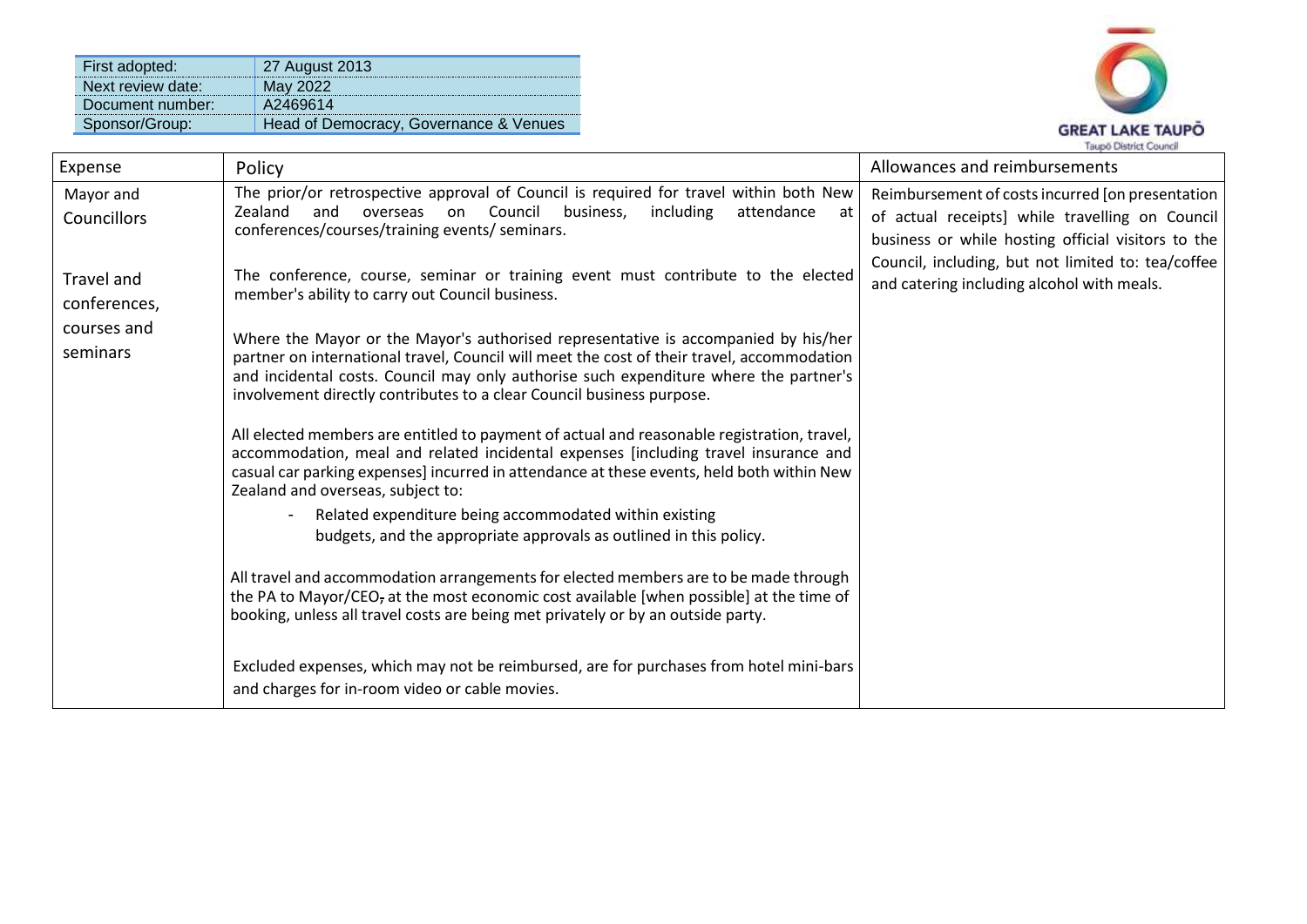| Expense                                                                                      | Policy                                                                                                                                                                                                                                                                                                                                                                                                                                                                                                                                                                                                                                                                                                                                                                                                                                                                                                                                                                                                                                 | Allowances and reimbursements                                                                                                                                                                                  |
|----------------------------------------------------------------------------------------------|----------------------------------------------------------------------------------------------------------------------------------------------------------------------------------------------------------------------------------------------------------------------------------------------------------------------------------------------------------------------------------------------------------------------------------------------------------------------------------------------------------------------------------------------------------------------------------------------------------------------------------------------------------------------------------------------------------------------------------------------------------------------------------------------------------------------------------------------------------------------------------------------------------------------------------------------------------------------------------------------------------------------------------------|----------------------------------------------------------------------------------------------------------------------------------------------------------------------------------------------------------------|
| <b>Community Board</b><br>Travel and<br>conferences,<br>courses,<br>seminars and<br>training | Community Board members must get the prior or retrospective approval of the<br>Community Board for attendance at conferences, courses, seminars and training<br>programmes.<br>All community board members are entitled to payment of actual and reasonable<br>registration, travel, accommodation, meal and related incidental expenses [including<br>travel insurance and casual car parking expenses] incurred in attendance at these events,<br>held both within New Zealand and overseas, subject to:<br>a) related expenditure being accommodated within existing budgets, and<br>b) the appropriate approvals as outlined in this policy.<br>When a board member is to be the Council's representative at a conference or event,<br>then the approval of the Council is required<br>RMA Training is NOT funded for community board members.<br>All travel and accommodation arrangements for board members are to be made to the PA<br>to Mayor/CEO at the most economic cost available [when possible] at the time of booking, | Reimbursement of costs incurred presentation of<br>actual receipts] while traveling on Community<br>Board business, including, but not limited to:<br>tea/coffee and catering including alcohol with<br>meals. |
|                                                                                              | unless all travel costs are being met privately or by an outside party.<br>Excluded expenses, which may not be reimbursed, are for purchases from hotel mini-bars<br>and charges for in-room video or cable movies.                                                                                                                                                                                                                                                                                                                                                                                                                                                                                                                                                                                                                                                                                                                                                                                                                    |                                                                                                                                                                                                                |
| <b>Taxis</b>                                                                                 | All elected members may use taxis for Council business, instead of private vehicles or<br>public transport, for the following reasons: a] safety/security reasons, and b] when<br>traveling outside the District if a taxi is the most appropriate form of transport.<br>Taxis may not be used if significant travel distances means that use of a taxi is not the most<br>cost effective option. Elected members are advised to consider using a pool vehicle or a<br>rental car as an alternative.                                                                                                                                                                                                                                                                                                                                                                                                                                                                                                                                   | Council will reimburse taxi fares on presentation of<br>actual receipts where these have been paid for<br>directly by the elected member for travel within in<br>New Zealand or for international travel.      |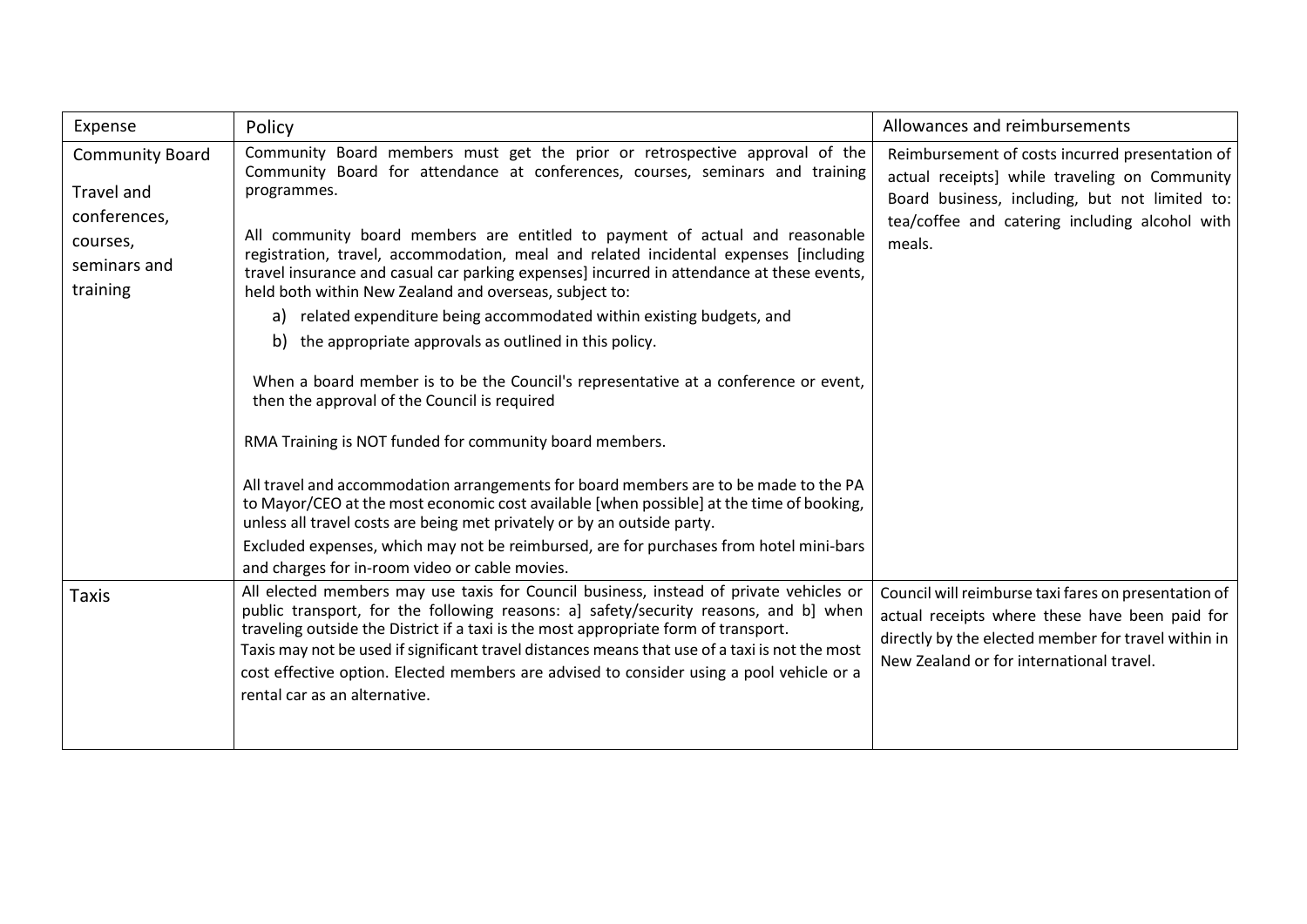| First adopted:    | 27 August 2013                         |
|-------------------|----------------------------------------|
| Next review date: | May 2022                               |
| Document number:  | A2469614                               |
| Sponsor/Group:    | Head of Democracy, Governance & Venues |



| Expense                                                        | Policy                                                                                                                                                                                                                                                                                                                                                                                                                                                                                                             | Allowances and reimbursements                                                                                                                                                                                                                                                                                                                                                          |
|----------------------------------------------------------------|--------------------------------------------------------------------------------------------------------------------------------------------------------------------------------------------------------------------------------------------------------------------------------------------------------------------------------------------------------------------------------------------------------------------------------------------------------------------------------------------------------------------|----------------------------------------------------------------------------------------------------------------------------------------------------------------------------------------------------------------------------------------------------------------------------------------------------------------------------------------------------------------------------------------|
| Private<br>accommodation<br>provided by<br>friends/relatives   | Council will pay an allowance when an elected member uses private accommodation<br>provided by friends and/or relatives while travelling on Council business.                                                                                                                                                                                                                                                                                                                                                      | Payment of an allowance when staying in private<br>accommodation, to cover accommodation,<br>breakfast and dinner is set at \$50 per day                                                                                                                                                                                                                                               |
| General<br>community<br>related expenses                       | From time to time Councillors and Community Board chairs may have unforeseen costs<br>arise for items relating to community events, e.g. payment of koha, or purchasing a wreath<br>for attendance at a commemorative event.                                                                                                                                                                                                                                                                                       | Council will reimburse expenditure providing the<br>item[s] have been approved prior to purchase by a<br>member of the Senior Leadership Team and they<br>are not able to be purchased through Council's                                                                                                                                                                               |
|                                                                | The items should be appropriate to the occasion and expenditure should be moderate and<br>conservative.                                                                                                                                                                                                                                                                                                                                                                                                            | electronic purchasing order system.                                                                                                                                                                                                                                                                                                                                                    |
| Communication<br>equipment                                     | Council will provide the Mayor, Councillors and Community Board Chair a mobile phone,<br>laptop or tablet and printer, with full technical support.<br>Council will provide the connection to Council-issued mobile phones;<br>or<br>pay an annual allowance for Council use of private items including connections to a<br>standard that is compatible with Council communication needs [no technical support].<br>Note: The Mayor, Councillors and Community Board Chair must use a Council laptop or<br>tablet. | Council will provide EITHER<br>a) a mobile phone, and laptop or tablet and<br>printer, and full technical support for<br>Council business.<br>b) Private calls are to be reimbursed.<br><b>OR</b><br>an annual allowance for private equipment<br>C)<br>and connections provided by the Mayor,<br>Councillor or Community Board Chair, as<br>determined by the Remuneration Authority. |
| <b>Community Board</b><br>Landline and<br>broadband connection | Council will reimburse community board members for landline and broadband connection<br>costs, on production of an invoice, where these can be shown to be related to Community<br>Board business.                                                                                                                                                                                                                                                                                                                 | Council will reimburse the connection/ usage costs<br>that can be identified as relating to Community<br>Board business.                                                                                                                                                                                                                                                               |
| Stationery and<br>consumables                                  | Council will supply elected members with reasonable amounts of paper and printer<br>consumables for Council or Community Board business.                                                                                                                                                                                                                                                                                                                                                                           | Council will provide reasonable amounts of paper<br>and printer consumables.                                                                                                                                                                                                                                                                                                           |